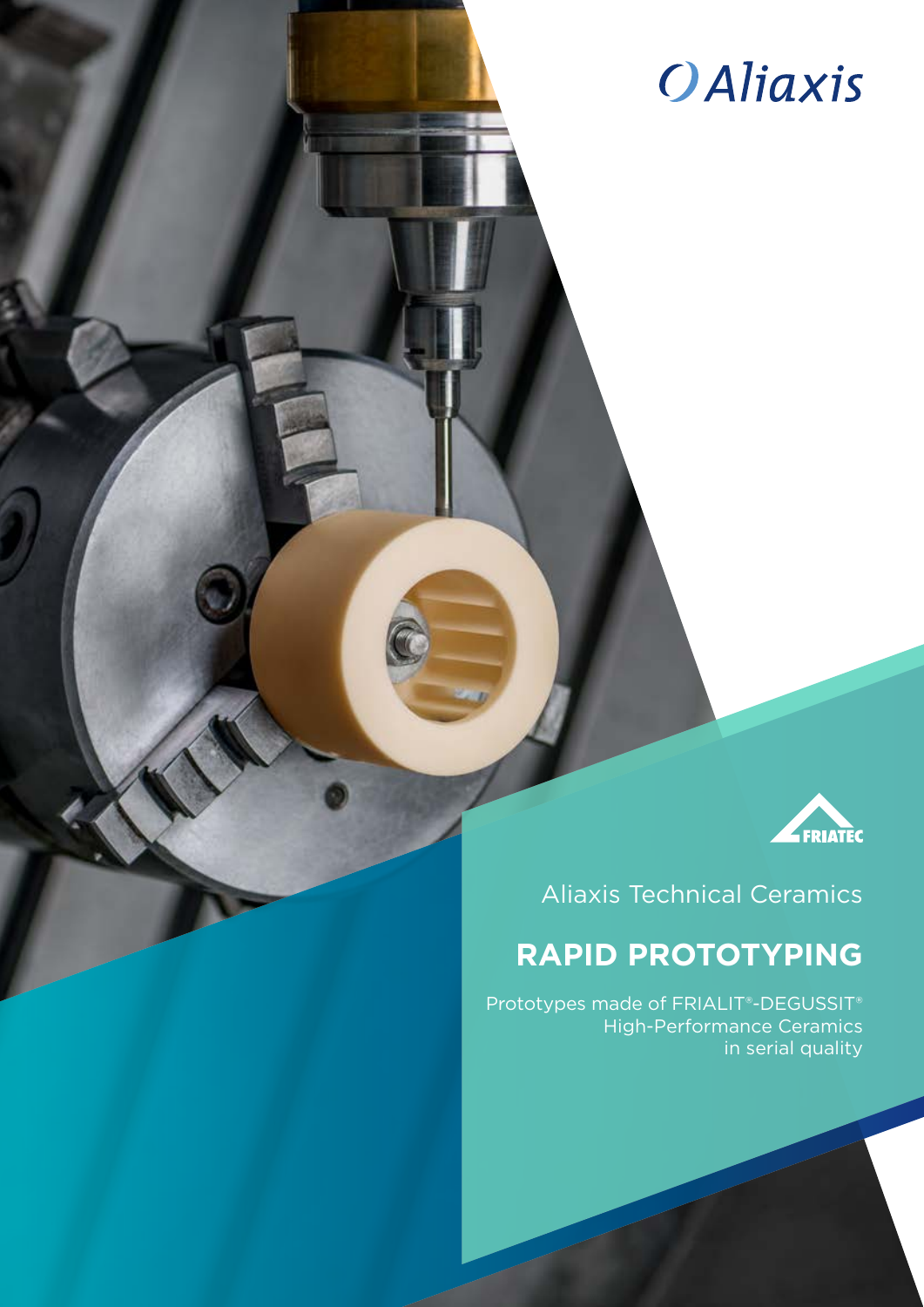# FRIATEC AG - **YOUR PARTNER IN PROTOTYPE AND SERIAL MANUFACTURING**

## Prototypes within just 2 weeks! Rapid Prototyping using single-stage manufacturing at FRIATEC.

Rapid Prototyping is frequently associated or identified with Additive Manufacturing such as 3D Printing. However, FRIATEC uses a much more efficient single-stage manufacturing method for the production of prototypes. The FRIATEC method achieves both impressive precision (tolerance classes < 20 μm and surfaces Ra < 0.4 μm) and material properties in proven serial qualities.

A 3D volume model showing additional permissible tolerances and required surface qualities should be provided to enable fast prototyping. Alternatively, FRIATEC will develop the required volume model according to 2D drawings.



#### **ADDITIVE MANUFACTURING RAPID PROTOTYPING FRIATEC**

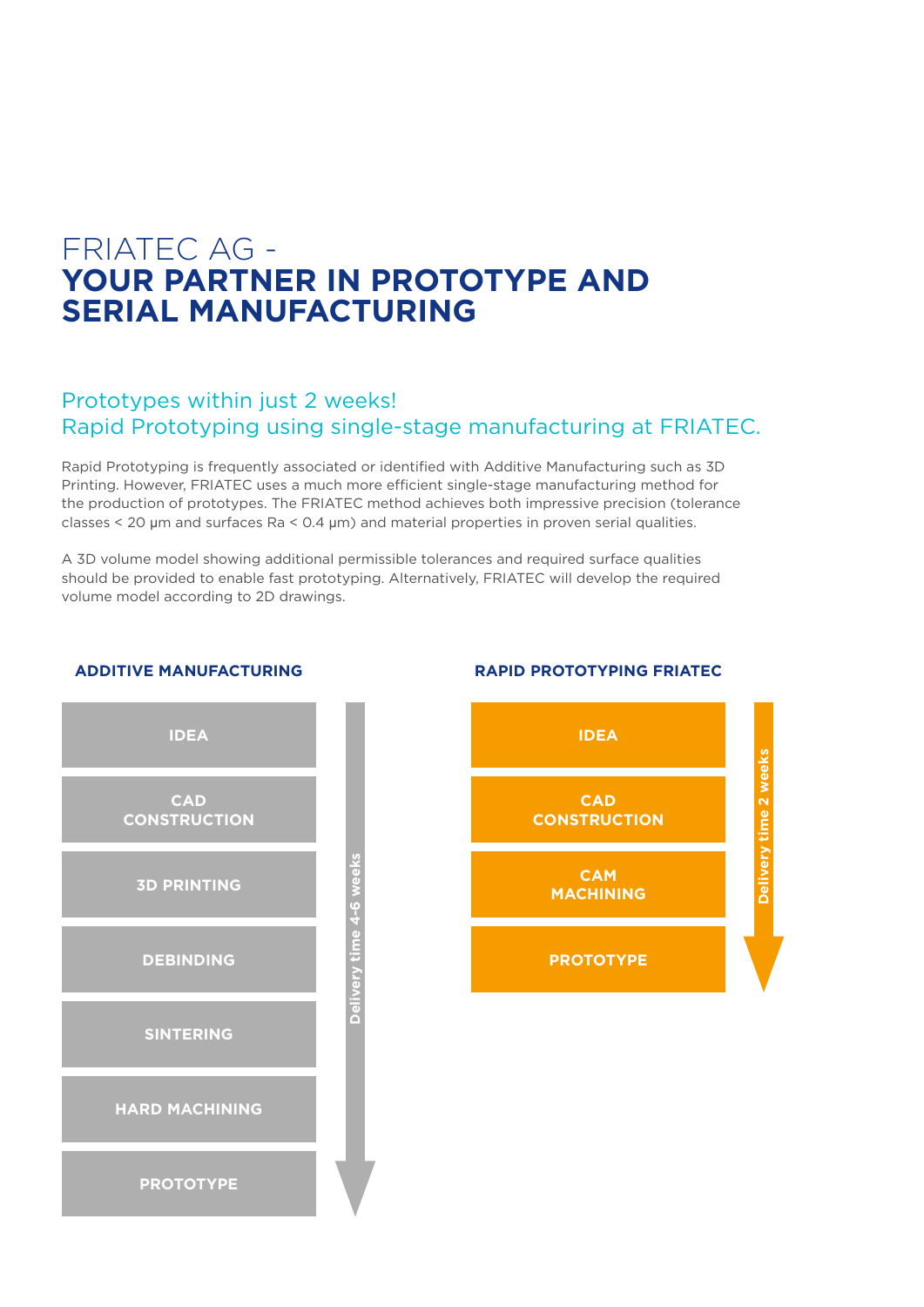**Prototypes in serial quality within 2 weeks**

### **ADVANTAGES OF FRIATEC RAPID PROTOTYPING**

- **·** Max. 2 weeks delivery time
- **·** Reliable transmission of data in CAD/CAM machining also for 3D and free geometries
- **·** Precision machining using CNC 5-axis milling machines
- **·** Prototype and serial with the same material properties
- **·** Components with engineering tolerances, ready for installation

FRIATEC provides all common manufacturing methods to ensure economic serial production. A wide range of ceramic-to-metal and ceramic-to-ceramic joining methods is available. An experienced team of innovative application and production specialists supports you to obtain the best possible component design.

## **THE MATERIALS**

- **·** Al<sub>2</sub>O<sub>3</sub>: FRIALIT F99.7, DEGUSSIT AL23, DEGUSSIT AL24, Sintered ruby DEGUSSIT DD57
- **·** ZrO2: FRIALIT FZM, FRIALIT FZM/K, DEGUSSIT FZY, DEGUSSIT ZR25
- **·** ZTA: FRIALIT FZT
- **·** Y<sub>2</sub>O<sub>2</sub>: DEGUSSIT Y23